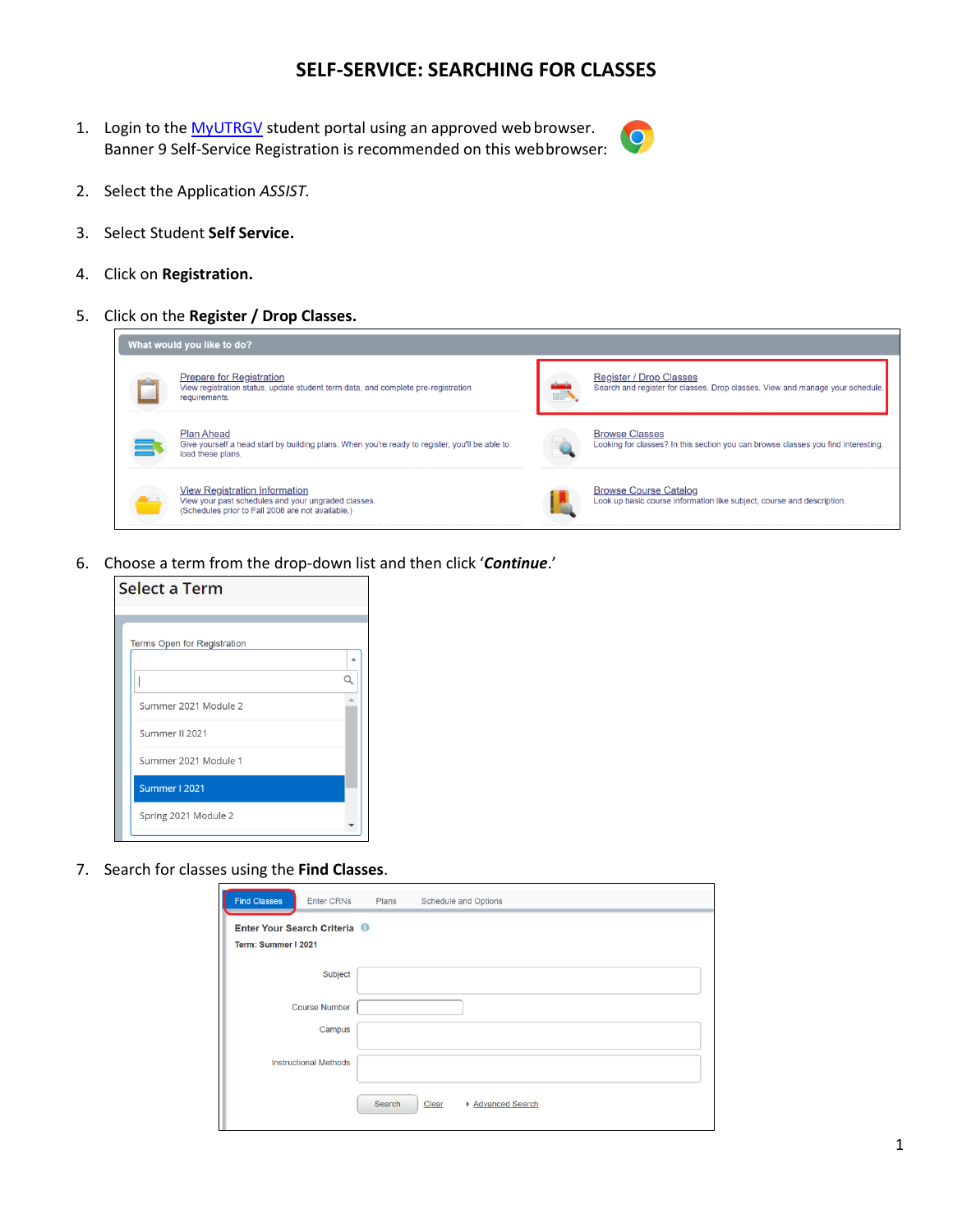a. Using *Subject* option:

| Subject                      |                           |  |
|------------------------------|---------------------------|--|
| <b>Course Number</b>         | <b>Accounting - ACCT</b>  |  |
| Campus                       | American Sign Lang - ASLI |  |
| <b>Instructional Methods</b> | Anthropology - ANTH       |  |
|                              | Arabic - ARAB             |  |
|                              | Arts - ARTS               |  |
|                              |                           |  |

- Click in the empty box and a drop-down list will appear.
- Click the desired subject and click *Search.*

#### b. Using *Course Number* option:

| Subject                      |                                      |
|------------------------------|--------------------------------------|
| Course Number                | 1301                                 |
| Campus                       |                                      |
| <b>Instructional Methods</b> |                                      |
|                              | Search<br>Clear<br>▶ Advanced Search |

▪ Type in the course number you are interested in and click *Search.*

*Note: This search should be used in combination with other option to return better results.*

### c. Using *Campus* option:

| Subject                      |                                         |  |
|------------------------------|-----------------------------------------|--|
| <b>Course Number</b>         |                                         |  |
| Campus                       |                                         |  |
| <b>Instructional Methods</b> | ۸<br><b>Academic Partnership Online</b> |  |
|                              | Brownsville                             |  |
|                              | Edinburg                                |  |
|                              | Harlingen                               |  |
|                              | McAllen                                 |  |
|                              |                                         |  |

- Click in the empty box and a drop-down list will appear.
- Click the campus you are interested and click *Search.*

*Note: this search should be used in combination with other option to return better results.*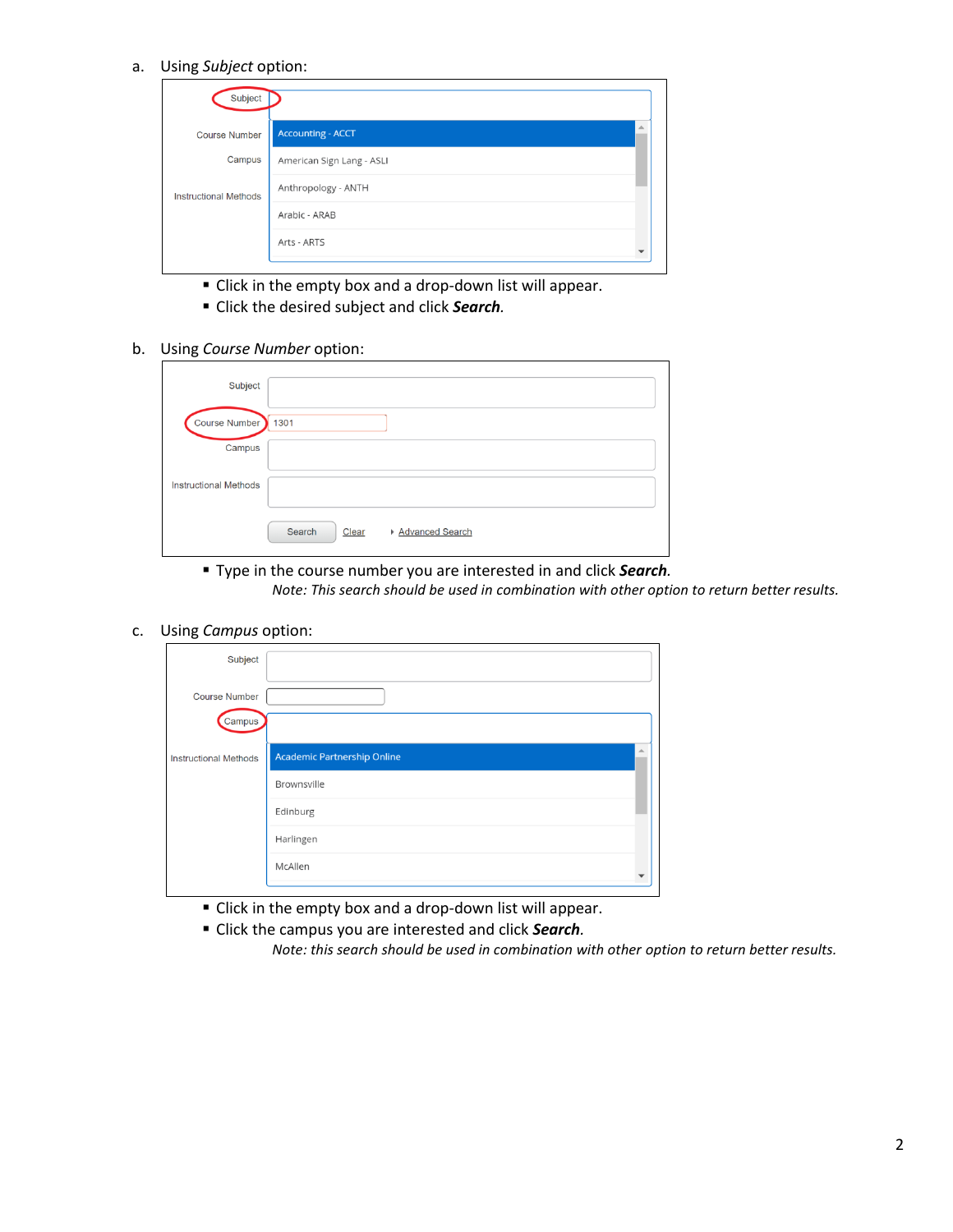### d. Using *Instructional Method* option:

| Subject               |                                   |    |
|-----------------------|-----------------------------------|----|
| <b>Course Number</b>  |                                   |    |
| Campus                |                                   |    |
| Instructional Methods |                                   |    |
|                       | <b>Accelerated Program Online</b> | a. |
|                       | Hybrid/Reduced Seating Course     |    |
|                       | Interactive Video                 |    |
|                       | Online                            |    |
|                       | Online Asynchronous               |    |

- Click in the empty box and a drop-down list will appear.
- Click the instructional method you are interested and click *Search. Note: this search should be used in combination with other option to return better results.*

## 8. After clicking *Search* the class results will be listed.

| <b>Find Classes</b><br><b>Enter CRNs</b><br>Search Results - 4 Classes<br>Term: Summer I 2021 | Plans<br>Subject: Spanish - SPAN |                                   | Schedule and Options | Course Number: 232% |                        |                            |        |                                                  |                                                     |                              | <b>Search Again</b> |
|-----------------------------------------------------------------------------------------------|----------------------------------|-----------------------------------|----------------------|---------------------|------------------------|----------------------------|--------|--------------------------------------------------|-----------------------------------------------------|------------------------------|---------------------|
| ≎<br>Title                                                                                    | Subject                          | Course N Section CRN <sup>C</sup> |                      |                     | Instructor             | <b>Meeting Times</b>       | Campus | <b>Status</b>                                    | Attribute                                           | <b>Instructional Methods</b> | 森.                  |
| Latino Culture & Civilization<br>Lecture                                                      | <b>SPAN</b>                      | 2320                              | 90L                  | 63458               |                        | SMTWTFS-Type: Class Online |        | 4 of 5 seats remain.<br>999 of 999 waitlist se   | Core Int/Exp Lrng-090<br>Core Lang, Phil & Cltr-040 | <b>Online Asynchronous</b>   | Add                 |
| Spanish in the United States<br>Lecture                                                       | <b>SPAN</b>                      | 2321                              | 90E                  | 63450               | Ana Del Rosario Pena-  | SMTWTFS-Type: Class Online |        | 25 of 25 seats remain.<br>999 of 999 waitlist se | Core Int/Exp Lrng-090                               | <b>Online Asynchronous</b>   | Add                 |
| Spanish in the United States<br>Lecture                                                       | <b>SPAN</b>                      | 2321                              | 90L                  | 63451               | Jose E. Hernandez (Pri | SMTWTFS-Type: Class Online |        | FULL: 0 of 1 seat<br>998 of 999 waitlis          | Core Int/Exp Lrng-090                               | <b>Online Asynchronous</b>   | Add                 |
| Spanish in the United States<br>Lecture                                                       | <b>SPAN</b>                      | 2321                              | 91E                  | 64088               | Jose E. Hernandez (Pri | SMTWTFS-Type: Class Online |        | 25 of 25 seats remain.<br>999 of 999 waitlist se | Core Int/Exp Lrng-090                               | <b>Online Asynchronous</b>   | Add                 |
| K<br>Page 1 of 1 $\ $                                                                         |                                  | $10 \vee$ Per Page                |                      |                     |                        |                            |        |                                                  |                                                     |                              | Records: 4          |

a. **Title**: Click on class title to open the details for the class. Click on each tab to see other class information.

|                                                |   |                                 | pluss betains for opamsmini the onnea others opamsminion for the 2021 over |
|------------------------------------------------|---|---------------------------------|----------------------------------------------------------------------------|
|                                                |   | Term: 202130   CRN: 63451       |                                                                            |
|                                                |   | <b>Class Details</b>            | Associated Term: Summer I 2021                                             |
|                                                |   | <b>Bookstore Links</b>          | CRN: 63451<br><b>Campus: Online Asynchronous</b>                           |
| <b>Title</b>                                   | ≎ | <b>Course Description</b>       | Schedule Type: Lecture                                                     |
|                                                |   | <b>Faculty Profile/Syllabus</b> | Instructional Method: Online Asynchronous<br>Section Number: 90L           |
| Latino Culture & Civilization                  |   | <b>Attributes</b>               | Subject: Spanish - SPAN<br>Course Number: 2321                             |
| Lecture                                        |   | <b>Restrictions</b>             | Title: Spanish in the United States<br>Credit Hours: 3                     |
|                                                |   | <b>Instructor/Meeting Times</b> | Grade Mode: Standard Letter                                                |
| Spanish in the United States                   |   | <b>Enrollment/Waitlist</b>      |                                                                            |
| Lecture                                        |   | Corequisites                    |                                                                            |
|                                                |   | Prerequisites                   |                                                                            |
| Spanish in the United States                   |   | <b>Cross Listed Courses</b>     |                                                                            |
| Lecture                                        |   | <b>Linked Sections</b>          |                                                                            |
|                                                |   | Catalog                         |                                                                            |
| <b>Spanish in the United States</b><br>Lecture |   |                                 | <b>Close</b>                                                               |
|                                                |   |                                 |                                                                            |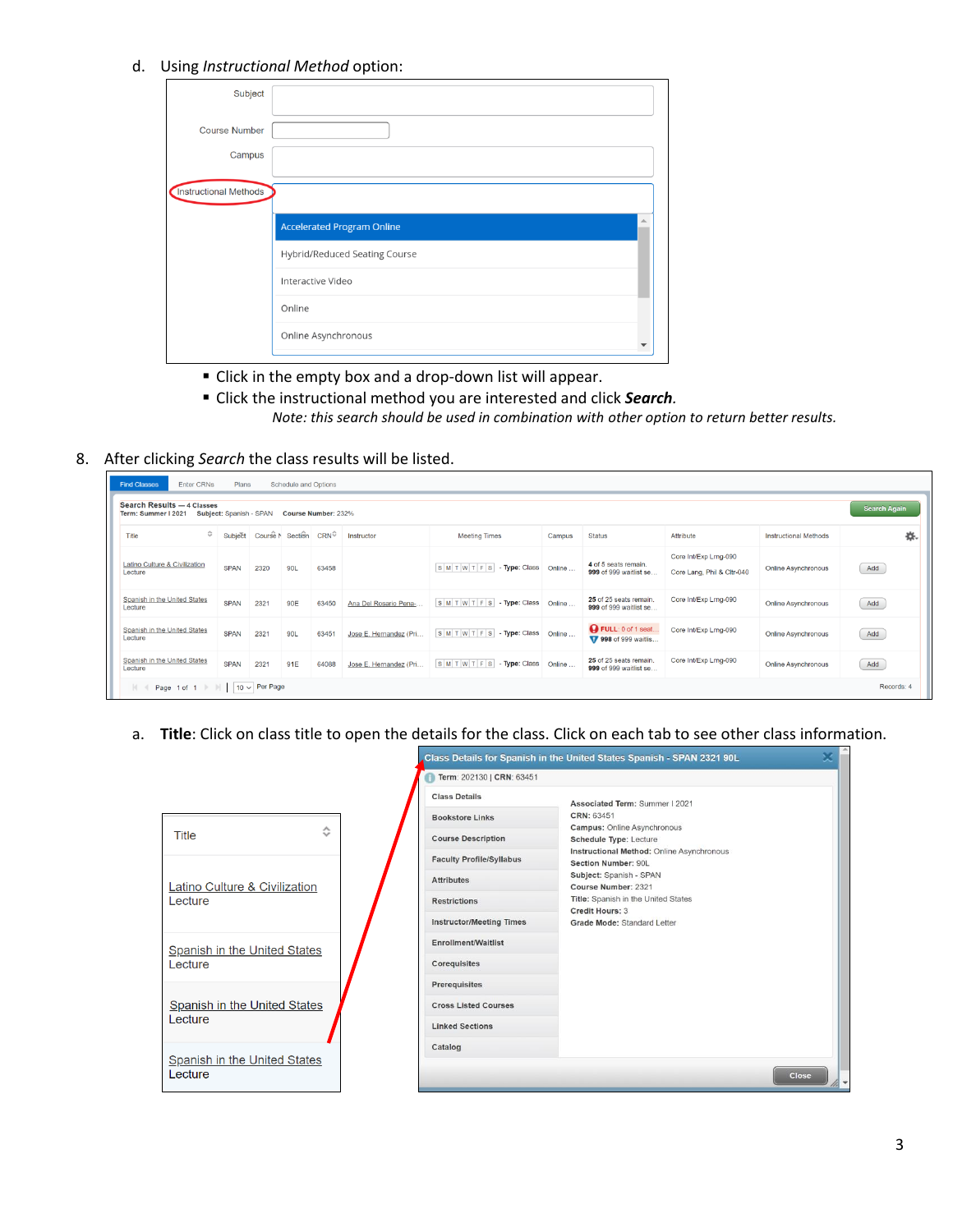b. **Meeting Times**: This column displays what day(s) the class is being taught on. The highlighted day indicates that the class will meet on that day(s) for the respective time.

| <b>Meeting Times</b>                                             | <b>Meeting Times</b>                   |
|------------------------------------------------------------------|----------------------------------------|
| $S \mid M \mid T \mid W \mid T \mid F \mid S \mid$ - Type: Class | S M T W T F S 09:00 AM - 11:00 AM      |
| - Type: Class<br>$S$ $M$ $T$ $W$ $T$ $F$ $S$                     |                                        |
| - Type: Class<br>$S$ M T W T F S                                 | $S M T W T F S $ - Type: Class Buildir |
| $ W T F S $ - Type: Class<br>$S$   M   T                         |                                        |

c. **Status**: This column displays if the class has seats available (open), is full (closed) or if it can be waitlisted.

| Subject     |                                                                | Course M Section | $CRN^{\mathcal{Z}}$ | <b>Status</b>                                           |                                                |
|-------------|----------------------------------------------------------------|------------------|---------------------|---------------------------------------------------------|------------------------------------------------|
| <b>SPAN</b> | 2320                                                           | 90L              | 63458               | 4 of 5 seats remain.<br><b>999 of 999 waitlist se</b>   | Indicates how many seats remain for the class. |
| <b>SPAN</b> | 2321                                                           | 90E              | 63450               | 25 of 25 seats remain.<br><b>999 of 999 waitlist se</b> | This alerts you that class is full (closed).   |
| <b>SPAN</b> | 2321                                                           | 90L              | 63451               | FULL: 0 of 1 seat<br>998 of 999 waitlis.<br>v           |                                                |
| <b>SPAN</b> | 25 of 25 seats remain.<br>992321999 w91Et seat64088<br>remain. |                  |                     | 25 of 25 seats remain.<br><b>999 of 999 waitlist se</b> | Student may add to the waitlist.               |